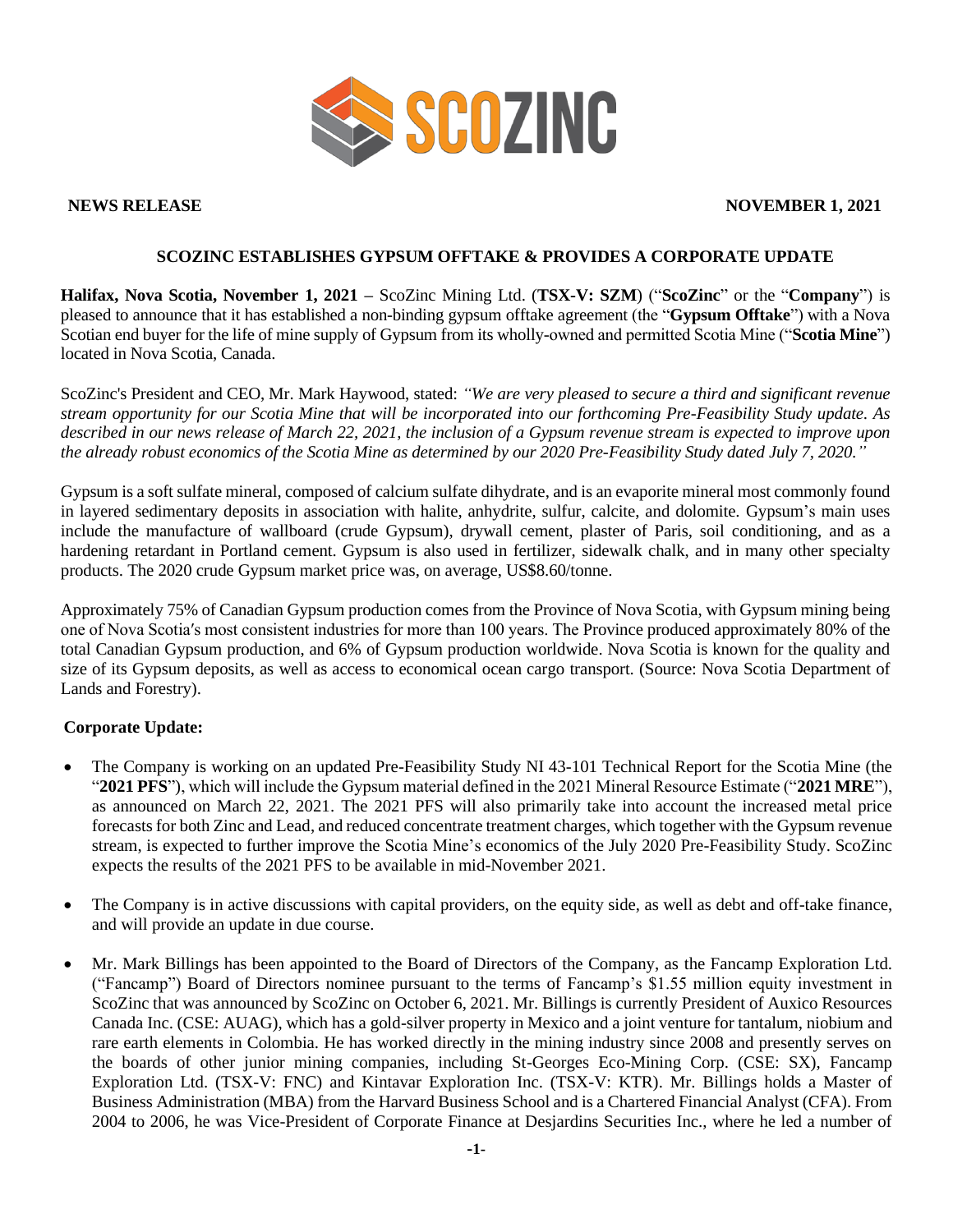public and private financings and took companies public on the Canadian stock exchanges.

- ScoZinc's Annual General Meeting ("**AGM**") of shareholders will take place on November 30, 2021, at the Scotia Mine in Nova Scotia, Canada. Further details of the AGM have been provided in the meeting materials which this year used the Notice and Access method for delivering the management information circular and other relevant materials to shareholders eligible to participate at the AGM. Proxy materials for the AGM are available on the Internet at: [www.ScoZinc.com/financial-reports](http://www.scozinc.com/financial-reports) or on [www.sedar.com](http://www.sedar.com/) under the Corporation's profile.
- A total of 470,000 stock options have been granted to officers, employees and consultants of the Company at a strike price of C\$0.60 and expiring on 29<sup>th</sup> October 2031, subject to the Company's Stock Option Plan and the policies of the TSX Venture Exchange ("**TSX.V**").

### **About ScoZinc Mining Ltd.**

ScoZinc is a Canadian exploration and mining company that has full ownership of the Scotia Mine and related facilities near Halifax, Nova Scotia. ScoZinc also holds several prospective exploration licenses near its Scotia Mine and in the surrounding regions of Nova Scotia.

The Company's common shares are traded on the TSX Venture Exchange under the symbol "SZM". For more information, please contact:

| Mark Haywood   | President & Chief Executive Officer                                              |
|----------------|----------------------------------------------------------------------------------|
| Robert Suttie  | <b>Chief Financial Officer</b>                                                   |
| Simion Candrea | <b>VP</b> Investor Relations                                                     |
| Head Office    | Purdy's Wharf, 1959 Upper Water Street, Suite 1301, Nova Scotia, B3J 3N2, Canada |
| Telephone      | $+1(902)$ 482 4481                                                               |
| Facsimile      | $+1(902)$ 422 2388                                                               |
| Email & Web    | info@ScoZinc.com & www.ScoZinc.com                                               |

The Company's corporate filings and technical reports can be viewed on the Company's SEDAR profile at [www.sedar.com.](http://www.sedar.com/) Further information on ScoZinc is also available on Facebook at [www.facebook.com/ScoZinc,](http://www.facebook.com/ScoZinc) Twitter at [www.twitter.com/ScoZincMining,](http://www.twitter.com/ScoZincMining) and LinkedIn at [www.linkedin.com/company/scozinc-mining-ltd.](http://www.linkedin.com/company/scozinc-mining-ltd)

# **CAUTIONARY STATEMENTS**

Neither the TSX Venture Exchange nor its Regulation Services Provider (as that term is defined in the policies of the TSX Venture Exchange) accepts responsibility for the adequacy or accuracy of this news release.

This news release includes certain forward-looking statements which are not comprised of historical facts. Forward-looking statements include estimates and statements that describe the Company's future plans, objectives or goals, including words to the effect that the Company or management expects a stated condition or result to occur. Forward-looking statements may be identified by such terms as "believes", "anticipates", "expects", "estimates", "may", "could", "would", "will", or "plan".Since forward-looking statements arebased on assumptions and addressfuture events and conditions, by their very nature they involve inherent risks and uncertainties. Although these statements are based on information currently available to the Company, the Company provides no assurance that actual results will meet management's expectations. Risks, uncertainties and other factors involved with forward-looking information could cause actual events, results, performance, prospects and opportunities to differ materially from those expressed or implied by such forward-looking information. Forward-looking information in this news release includes, but is not limited to, the Company's objectives, goals or future plans, statements, potential mineralization, exploration and development results, the estimation of mineral resources, exploration and mine development plans, timing of the commencement of operations and estimates of market conditions. There can be no assurance that forward-looking statements will prove to be accurate and actual results and future events could differ materially from those anticipated in such statements. Important factors that could cause actual results to differ materially from ScoZinc's expectations include, among others, the degree to which mineral resource and reserve estimates are reflective of actual mineral resources and reserves, the degree to which factors are present which would make a mineral deposit commercially viable, the price of zinc, lead and gypsum, uncertaintiesrelating to availability and costs of